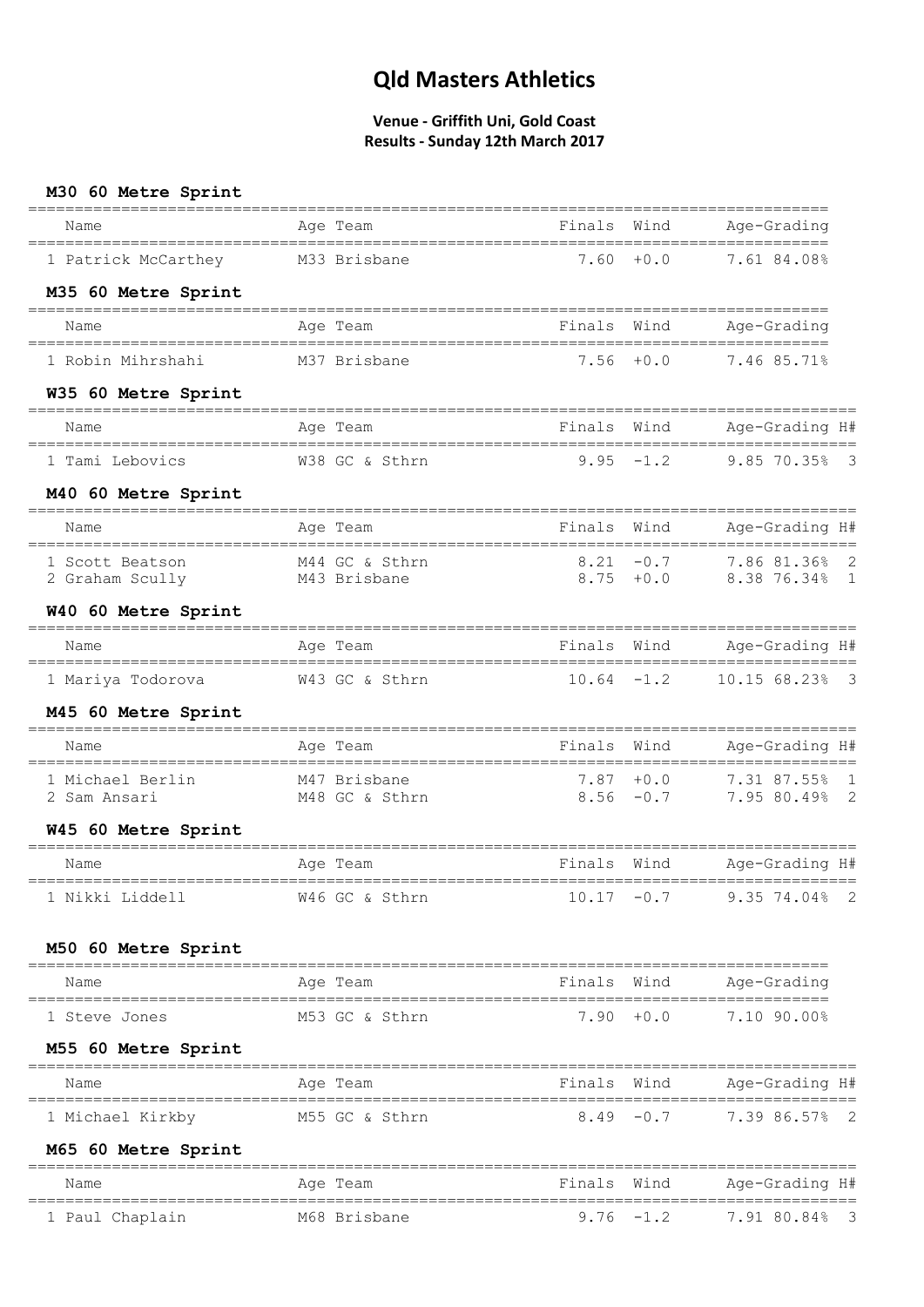| W70 60 Metre Sprint                |                                          |                                |               |                                                |
|------------------------------------|------------------------------------------|--------------------------------|---------------|------------------------------------------------|
| Name                               | Age Team                                 | Finals Wind                    |               | Age-Grading H#                                 |
| 1 Jean Hampson                     | W71 Brisbane                             | $12.35 - 1.2$                  |               | 9.13 75.87%<br>$\overline{\phantom{a}}$        |
| M30 100 Metre Sprint               |                                          |                                |               |                                                |
| Name                               | Age Team                                 | Finals                         | Wind          | Age-Grading                                    |
| 1 Patrick McCarthey M33 Brisbane   |                                          | $11.96 + 0.0$                  |               | 11.97 81.86%                                   |
| M35 100 Metre Sprint               |                                          |                                |               |                                                |
| Name                               | Age Team                                 | Finals Wind                    |               | Age-Grading                                    |
| 1 Robin Mihrshahi                  | M37 Brisbane                             | $12.05 + 0.0$                  |               | 11.90 82.32%                                   |
| W35 100 Metre Sprint               |                                          |                                |               |                                                |
| Name                               | Age Team                                 | Finals Wind                    |               | Age-Grading H#                                 |
| 1 Tami Lebovics                    | W38 GC & Sthrn                           | $16.22 - 1.3$                  |               | 16.06 65.35% 3                                 |
| M40 100 Metre Sprint               |                                          | =====================          |               |                                                |
| Name                               | Age Team                                 | Finals                         | Wind          | Age-Grading H#<br>======================       |
| 1 Graham Scully<br>2 Scott Beatson | M43 Brisbane<br>M44 GC & Sthrn           | $12.06 + 0.0$<br>$13.38 - 0.9$ |               | 11.56 84.74% 1<br>12.82 76.38% 2               |
| W45 100 Metre Sprint               |                                          |                                |               | =================                              |
| Name                               | Age Team                                 | Finals Wind                    |               | Age-Grading H#                                 |
| 1 Nikki Liddell                    | W46 GC & Sthrn                           | $16.23 - 1.3$                  |               | 14.93 70.30% 3                                 |
| M45 100 Metre Sprint               |                                          |                                |               |                                                |
| Name                               | Age Team                                 |                                |               | Finals Wind Age-Grading H#                     |
| 1 Michael Berlin                   | M47 Brisbane                             | $13.02 -0.9$                   | $12.56 + 0.0$ | 11.67 83.92%<br>$\mathbf{1}$<br>12.10 80.95% 2 |
| 2 Andrew Barkworth<br>3 Sam Ansari | M46 GC & Sthrn<br>M48 GC & Sthrn         |                                | $13.86 - 0.9$ | 12.88 76.05% 2                                 |
| M50 100 Metre Sprint               |                                          |                                |               |                                                |
| Name                               | Age Team                                 | Finals                         | Wind          | Age-Grading                                    |
| 1 Steve Jones                      | M53 GC & Sthrn                           | $12.75 + 0.0$                  |               | 11.47 85.33%                                   |
| M55 100 Metre Sprint               |                                          |                                |               |                                                |
| Name                               | ============================<br>Age Team | Finals Wind                    |               | Age-Grading H#                                 |
| 1 Michael Kirkby                   | M55 GC & Sthrn                           |                                | $13.73 - 0.9$ | 11.96 81.94% 2                                 |
| M65 100 Metre Sprint               |                                          |                                |               |                                                |
| Name                               | Age Team                                 |                                |               | Finals Wind Age-Grading H#                     |
| 1 Paul Chaplain                    | M68 Brisbane                             |                                | $15.96 - 1.3$ | 12.95 75.63% 3                                 |
|                                    |                                          |                                |               |                                                |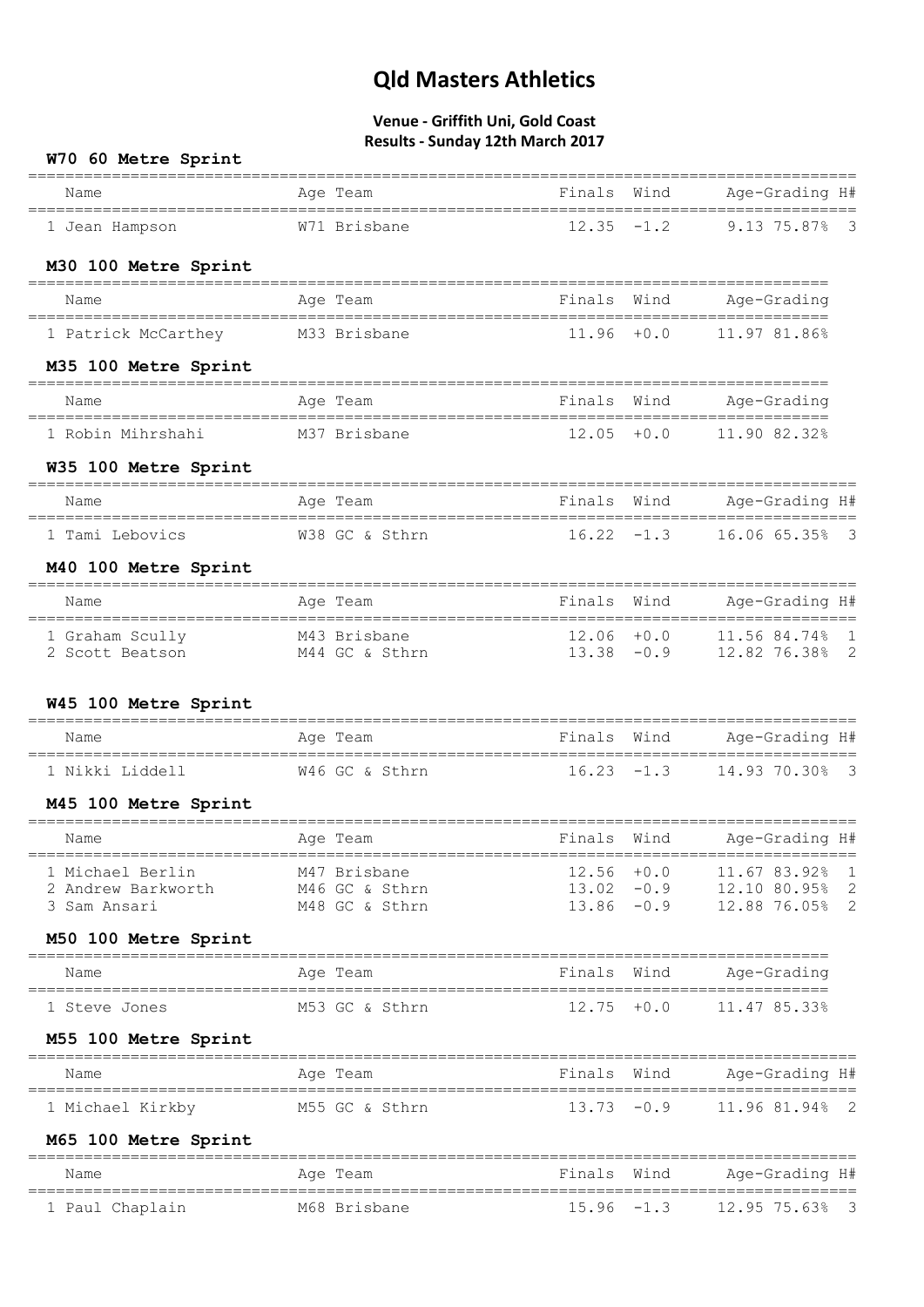| W70 100 Metre Sprint                                   |                                |                            |                            |                              |
|--------------------------------------------------------|--------------------------------|----------------------------|----------------------------|------------------------------|
| Name                                                   | Age Team                       | Finals                     | Wind                       | Age-Grading H#               |
| 1 Jean Hampson                                         | W71 Brisbane                   |                            |                            | $20.01 - 1.3$ 14.80 70.86% 3 |
| M45 200 Metre Sprint                                   |                                |                            |                            |                              |
| Name                                                   | Age Team                       | Finals                     | Wind                       | Age-Grading                  |
| 1 Michael Berlin<br>2 Andrew Barkworth                 | M47 Brisbane<br>M46 GC & Sthrn | 25.66<br>26.11             | NWI<br>NWI                 | 23.70 81.53%<br>24.12 80.12% |
| W45 200 Metre Sprint                                   |                                |                            |                            |                              |
| Name                                                   | Age Team                       | Finals                     | Wind                       | Age-Grading                  |
| 1 Nikki Liddell                                        | W46 GC & Sthrn                 | 34.87                      | NWI                        | 31.3368.14%                  |
| M55 200 Metre Sprint                                   |                                |                            |                            |                              |
| Name                                                   | Age Team                       | Finals Wind                |                            | Age-Grading                  |
| 1 Michael Kirkby M55 GC & Sthrn                        |                                | 31.42                      | NWI                        | 27.13 71.23%                 |
| M65 200 Metre Sprint                                   |                                |                            |                            |                              |
| Name                                                   | Age Team                       | Finals Wind                |                            | Age-Grading                  |
| 1 Paul Chaplain                                        | M68 Brisbane                   | 32.60                      | NWI                        | 26.11 74.02%                 |
| M45 800 Metre Run                                      |                                |                            |                            |                              |
| Name                                                   | Age Team                       | Finals                     | Age-Grading                |                              |
| 1 Sam Ansari                                           | M48 GC & Sthrn                 |                            | $2:40.93$ $2:28.11$ 68.27% |                              |
| M65 800 Metre Run                                      |                                |                            |                            |                              |
| Name                                                   | Age Team                       | Finals                     | Age-Grading                |                              |
| 1 Bruce Bodsworth M65 GC & Sthrn                       |                                | $3:05.42$ $2:24.19$ 70.13% |                            |                              |
| M35 Long Jump                                          |                                |                            |                            |                              |
| Name                                                   | Aqe Team                       | Finals Wind                |                            | Age-Grading                  |
| 1 Robin Mihrshahi                                      | M37 Brisbane                   | 5.59m                      | NWI                        | 5.76m 64.40%                 |
| M45 Long Jump                                          |                                |                            |                            |                              |
| Name                                                   | Age Team                       | Finals Wind                |                            | Age-Grading                  |
| 1 Sam Ansari                                           | M48 GC & Sthrn                 | 3.68m                      | NWI                        | 4.25m 47.48%                 |
| W70 Long Jump                                          |                                |                            |                            |                              |
| Name                                                   | Age Team                       |                            |                            | Finals Wind Age-Grading      |
| ====================================<br>1 Jean Hampson | W71 Brisbane                   | 2.86m                      | NWI                        | 4.84m 64.41%                 |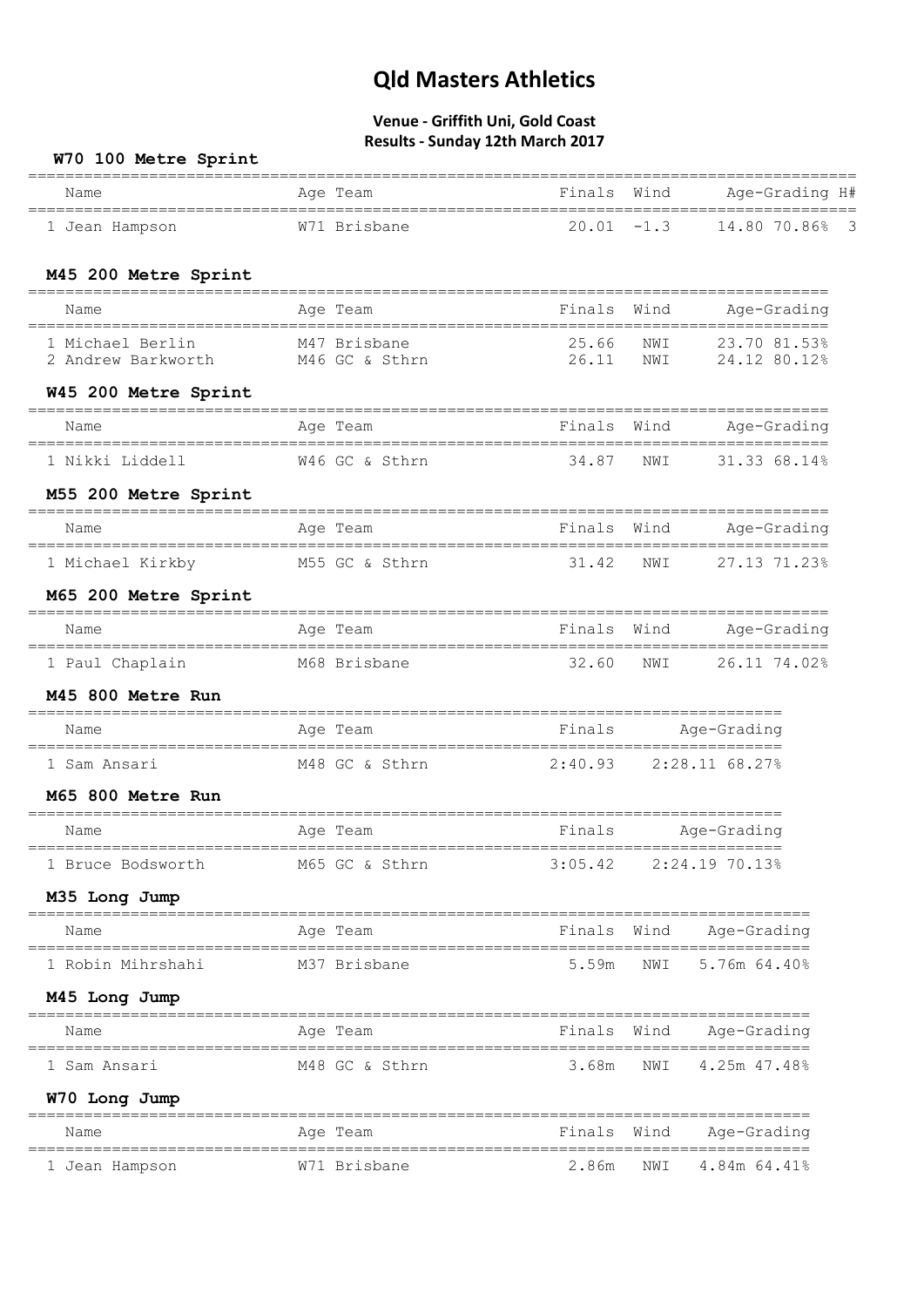| M35 Triple Jump                                      |                |        |                            |
|------------------------------------------------------|----------------|--------|----------------------------|
| Name                                                 | Age Team       |        | Finals Wind Age-Grading    |
| 1 Robin Mihrshahi                                    | M37 Brisbane   | 11.71m | NWI 11.79m 64.48%          |
| W29&U Shot Put                                       |                |        |                            |
| Name                                                 | Age Team       | Finals | Age-Grading                |
| 1 Madison Barkworth                                  | W11 Visitor    | 6.25m  | $6.25m$ 27.62%             |
| W35 Shot Put                                         |                |        |                            |
| Name                                                 | Age Team       |        | Finals Age-Grading         |
| 1 Tami Lebovics M38 GC & Sthrn                       |                |        | 8.36m 8.66m 38.30%         |
| M45 Shot Put                                         |                |        |                            |
| Name                                                 | Age Team       |        | Finals Age-Grading         |
| 1 Andrew Barkworth M46 GC & Sthrn                    |                |        | 8.67m 10.42m 45.09%        |
| W45 Shot Put                                         |                |        |                            |
| Name                                                 | Age Team       |        | Finals Age-Grading         |
| 1 Althea Mackie M46 GC & Sthrn                       |                |        | 8.36m 9.98m 44.12%         |
| M55 Shot Put                                         |                |        |                            |
| Name                                                 | Age Team       |        | Finals Age-Grading         |
| 1 Michael Kirkby                                     | M55 GC & Sthrn |        | $9.82m$ $12.47m$ $53.96\%$ |
| M65 Shot Put                                         |                |        |                            |
| Name                                                 | Age Team       |        | Finals Age-Grading         |
| 1 Kevin Ryall                                        | M68 GC & Sthrn |        | 9.52m 12.95m 56.03%        |
| M80 Shot Put                                         |                |        |                            |
| Name                                                 | Age Team       | Finals | Age-Grading                |
| 1 Bill McMullen                                      | M83 GC & Sthrn |        | 7.75m 11.66m 50.46%        |
| W29&U Javelin Throw                                  |                |        |                            |
| Name                                                 | Age Team       | Finals | Age-Grading                |
| 1 Madison Barkworth                                  | W11 Visitor    | 16.82m | 16.82m 23.04%              |
| W35 Javelin Throw                                    |                |        |                            |
| Name                                                 | Age Team       | Finals | Age-Grading                |
| =================================<br>1 Tami Lebovics | W38 GC & Sthrn | 16.33m | 17.34m 23.76%              |
| M45 Javelin Throw                                    |                |        |                            |
| Name                                                 | Age Team       | Finals | Age-Grading                |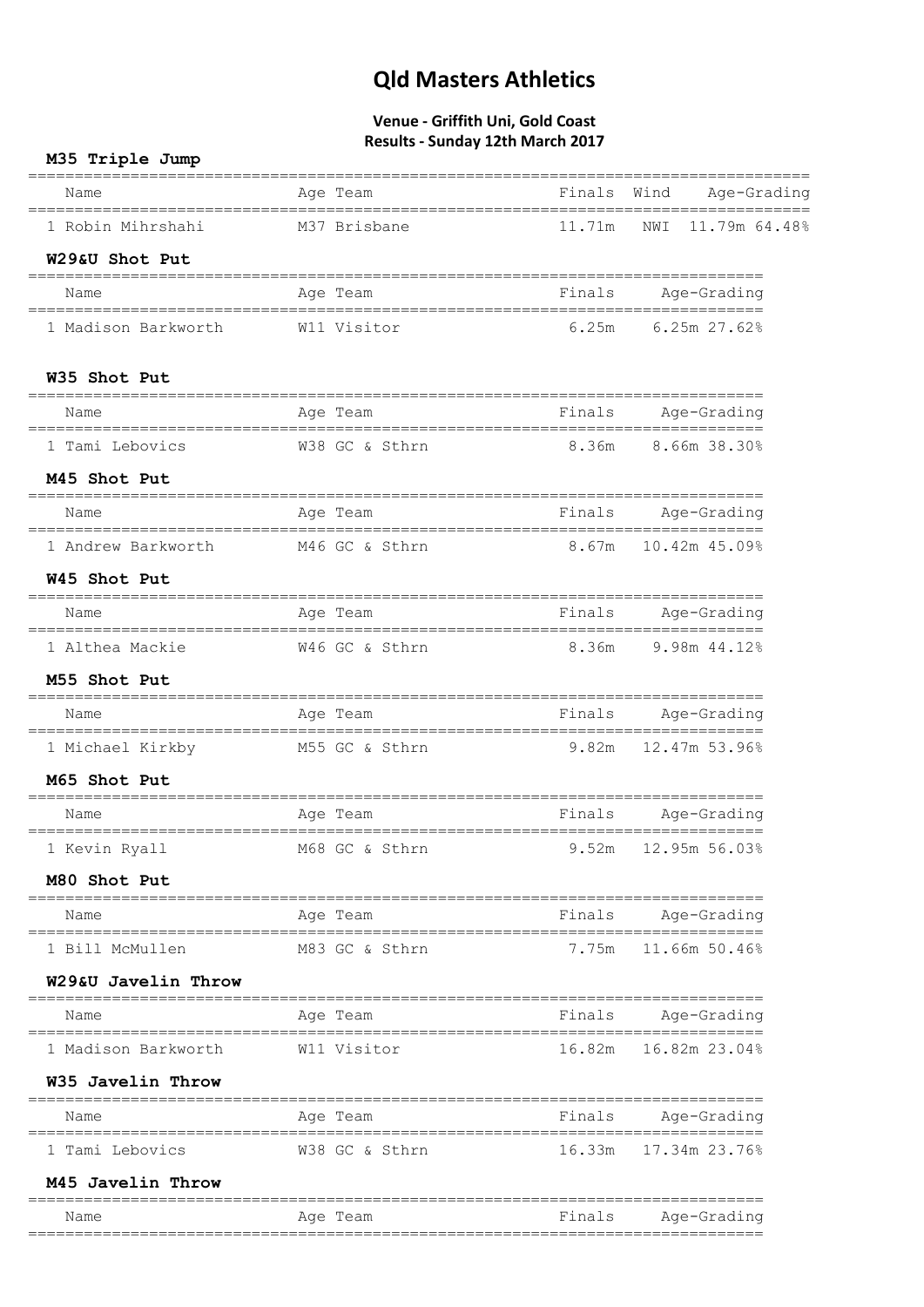## **Venue - Griffith Uni, Gold Coast**

### **Results - Sunday 12th March 2017**

| 1 Andrew Barkworth                          | M46 GC & Sthrn | 39.57m | 46.36m 47.07%            |
|---------------------------------------------|----------------|--------|--------------------------|
| W45 Javelin Throw                           |                |        |                          |
| Name                                        | Age Team       | Finals | Age-Grading              |
| 1 Althea Mackie                             | W46 GC & Sthrn | 19.78m | 24.68m 33.81%            |
| M55 Javelin Throw                           |                |        |                          |
| Name<br>-================================== | Age Team       |        | Finals Age-Grading       |
| 1 Michael Kirkby                            | M55 GC & Sthrn | 34.97m | 46.78m 47.51%            |
| M65 Javelin Throw                           |                |        |                          |
| Name                                        | Age Team       | Finals | Age-Grading              |
| 1 Bruce Bodsworth M65 GC & Sthrn            |                | 34.11m | 53.27m 54.10%            |
| M80 Javelin Throw                           |                |        |                          |
| Name                                        | Age Team       | Finals | Age-Grading              |
| 1 Bill McMullen                             | M83 GC & Sthrn |        | 13.20m 27.65m 28.09%     |
| W45 Weight Throw                            |                |        |                          |
| Name                                        | Age Team       |        | Finals Age-Grading       |
| 1 Althea Mackie                             | W46 GC & Sthrn |        | 12.08m  15.64m  66.30%   |
| M55 Weight Throw                            |                |        |                          |
| Name                                        | Age Team       |        | Finals Age-Grading       |
| 1 Michael Kirkby M55 GC & Sthrn             |                | 11.47m | 12.87m 49.78%            |
| M65 Weight Throw                            |                |        |                          |
| Name                                        | Age Team       |        | Finals Age-Grading       |
| 1 Mills Lafferty                            | M68 GC & Sthrn | 9.90m  | 11.04m 42.69%            |
| M80 Weight Throw                            |                |        |                          |
| Name                                        | Age Team       | Finals | Age-Grading              |
| 1 Bill McMullen                             | M83 GC & Sthrn |        | $8.27m$ 10.78m $41.70\%$ |
| W45 Heavy Weight 561b                       |                |        |                          |
| Name                                        | Age Team       | Finals | Age-Grading              |
| 1 Althea Mackie                             | W46 GC & Sthrn | 4.61m  |                          |
|                                             |                |        |                          |

### **M55 Heavy Weight 56lb**

| Name             | Age Team       | Finals | Aqe-Grading |
|------------------|----------------|--------|-------------|
| 1 Michael Kirkby | M55 GC & Sthrn | 4.79m  |             |